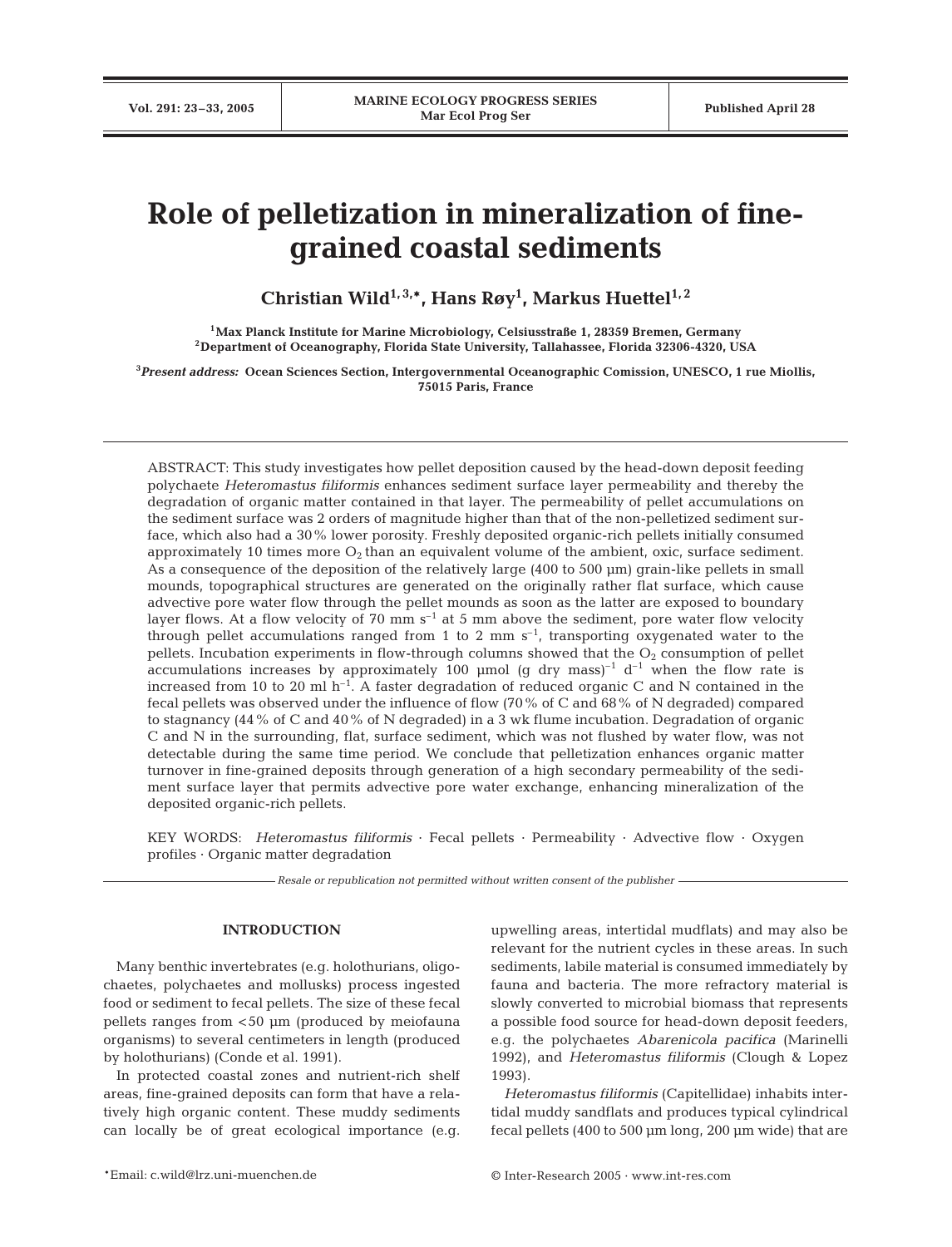deposited on the sediment surface in small mounds (3 to 5 mm in height). Freshly released pellets are usually black, because *H. filiformis* is ingesting particles at 10 to 20 cm below the sediment–water interface, where the sediment is dyed black by iron sulfides (Clough & Lopez 1993, Neira & Hopner 1994). Pellet production by *H. filiformis* contributes substantially to the recycling of detritus and nutrients in the Wadden Sea, especially in areas with high population densities (Neira & Hopner 1993). Fresh fecal pellets contain high amounts of organic carbon, and fine particles in the pellets are richer in organic carbon and protein than are the average fine particles of the deep sediments where *H. filiformis* feeds (Neira & Hopner 1994), suggesting selective uptake of organic-rich particulate matter.

Fecal pellets are relatively durable, leading to pellet accumulation on the sediment surface. The first indications of these accumulations are small but conspicuous fecal pellet mounds. Once brought to the sediment surface, the reduced pellet material is subjected to chemical and biological oxidation. However, these compact fecal pellets have a size spectrum in the range of fine to coarse marine sands, and pellet accumulations or pellet layers may be characterized by permeabilities similar to those of such sands. A surface layer composed of pellets may thus increase the surface layer permeability of otherwise 'impermeable' sediments (herein we term those sediments characterized by permeabilities,  $k$ , of  $\langle 10^{-12} \text{ m}^2 \text{ as 'impermeable'} \rangle$ .

An increased permeability permits advective transport of water and solutes through the porous layer via pore water flow. In addition, the development of pellet mounds also changes the sediment topography. This alters the small-scale flow regime and produces pressure differences that are the driving forces for advective pore water flow (Huettel & Gust 1992b).

Ensuing pore water exchange has consequences for solute concentrations in the upper zone of permeable sediments, resulting (e.g.) in an increase of oxygen availability for aerobic respiration. Advective transport processes in pellet accumulations may thus cause faster decomposition of the pelletized material, because aerobic mineralization is faster than anaerobic mineralization at low mineralization rates (Dauwe et al. 2001). Also, increased pore water exchange removes metabolic products which otherwise may inhibit the decomposition process. Our working hypothesis was that the formation of permeable pellet accumulations increases organic matter mineralization in this otherwise fine-grained, impermeable sediment.

We quantified the degradation of *Heteromastus filiformis* fecal pellets as a function of water flow. For this purpose, experiments in laboratory flumes and flowthrough columns were conducted.

### **MATERIALS AND METHODS**

**Origin and collection of samples.** The sediment core for the flume experiments originated from an intertidal flat near Sahlenburg on the German North Sea coast (54° N, 8° S). *Heteromastus filiformis* pellets were collected at low tide in October 2002 for subsequent incubation in flow-through columns and permeability measurements. In addition, all pellets of 40 randomly chosen pellet mounds were collected in separate vials for determination of potential  $O_2$  consumption, dry mass, carbon and nitrogen contents. Sediment samples from 0 to 2 cm (oxidized zone) and  $\geq 10$  cm (reduced zone) were taken as reference samples. Table 1 summarizes the characteristics of these 3 types of deposition.

**Natural abundance and development of** *Heteromastus filiformis* **pellet mounds.** Natural abundance of *H. filiformis* fecal pellet mounds was determined at Sahlenburg by counting the number of mounds within an area of  $0.193 \text{ m}^2$ , defined by a metal frame randomly placed on the sediment surface. In total, 16 frame areas were counted. We distinguished between fresh, cone-shaped pellet mounds that were black in color and older collapsed brownish grey pellet mounds. The lengths and widths of the base areas of 8 fresh and 8 older mounds were measured for the calculation of the sediment surface area covered by fecal pellets.

The new deposition of fecal pellet mounds during low tide was roughly estimated by counting the pellet mounds within the frame areas at 3 consecutive times within 30 min.

Table 1. *Heteromastus filiformis.* Characteristics of pellet accumulations in comparison to bulk sediment at Sahlenburg study site. Values are means ± SD. DM: dry mass; nm: not measured

| Sample            | Porosity       | Permeability              | C content        | N content              | C: N  | $O2$ consumption           |
|-------------------|----------------|---------------------------|------------------|------------------------|-------|----------------------------|
|                   | (%)            | $(x10^{-10} \text{ m}^2)$ | $(mq DM q^{-1})$ | $\rm (mq\,DM\,q^{-1})$ | ratio | (µmol DM $q^{-1} d^{-1}$ ) |
| Pellets           | $71.9 \pm 2.5$ | $1.22 \pm 0.06$           | $25.4 \pm 2.6$   | $2.0 \pm 0.2$          | 14.5  | $23.3 \pm 8.5$             |
| Sediment (oxic)   | $41.9 \pm 1.5$ | $0.06 \pm 0.003$          | $2.0 \pm 0.4$    | $0.3 \pm 0.1$          | 7.0   | $2.7 \pm 0.8$              |
| Sediment (anoxic) | $34.3 \pm 0.7$ | nm                        | $1.6 \pm 0.6$    | $0.18 \pm 0.04$        | 8.5   | $2.3 \pm 0.6$              |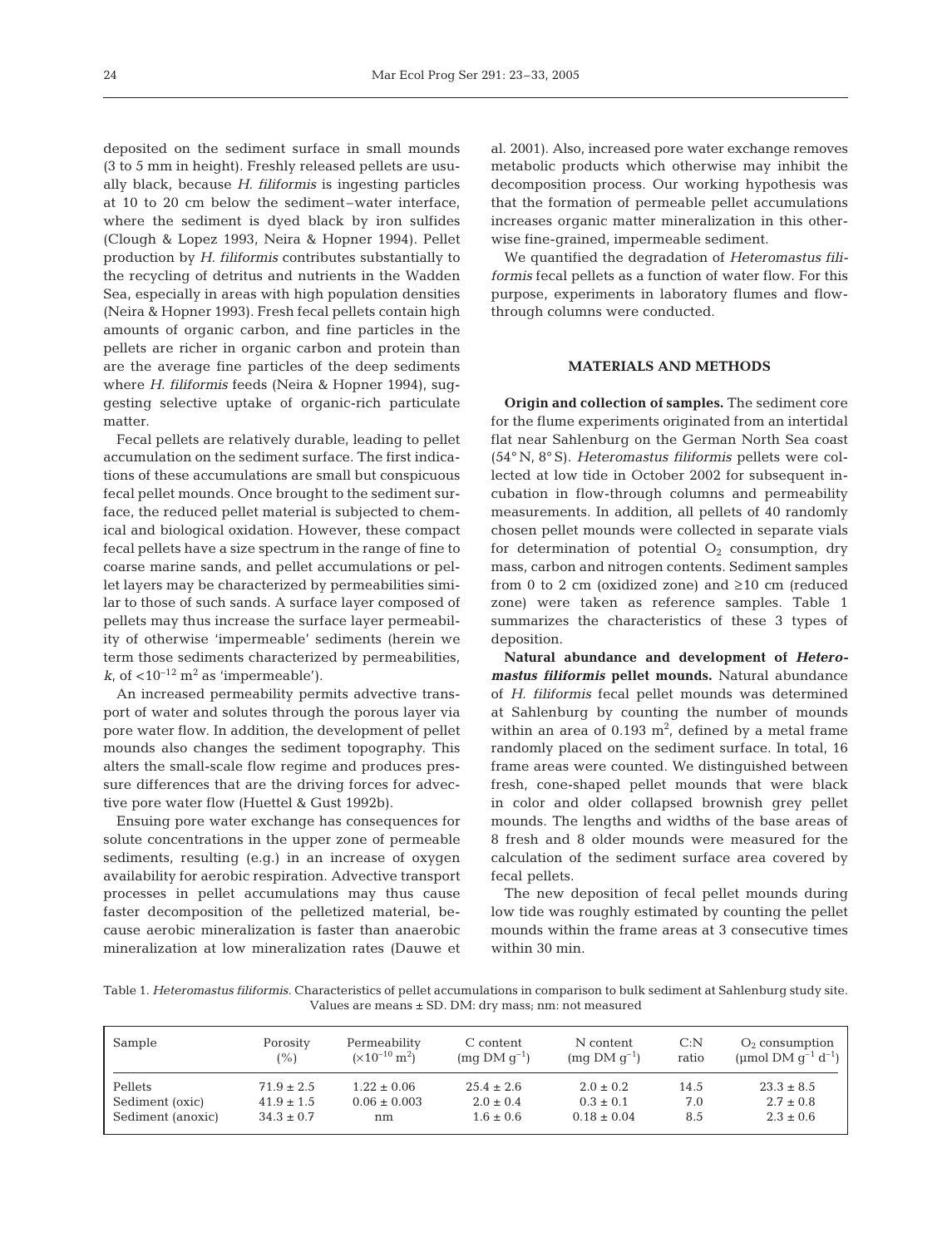**Dry mass, porosity, carbon and nitrogen content of fecal pellets.** The dry mass and porosity of fresh and older pellets collected at the field site were determined by drying the wet pellets at 60°C for 48 h on preweighed filters and subsequent weighing. C and N values in the pellets were measured in quantities of approximately 20 mg dry mass using an elemental analyzer (Fisons AT1500).

**Permeability of fecal pellets and its dependency on** water flow. To assess the permeability of pellet accumulations and the development of this permeability over time, the total fecal pellets of approximately 30 natural mounds collected at the field site were filled into 2 glass tubes (inner diameter 0.56 cm) to produce pellet columns of 16 cm length. Permeability (*k*) was then determined with a constant-head permeameter (Klute & Dirksen 1986). These measurements were repeated while maintaining the following conditions: one of the pellet columns was left under stagnant conditions between measurements, whereas the other was subjected to a slow water flow-through ranging between 3 and 140 ml  $h^{-1}$ . Permeability was measured at regular intervals (3 measurements in triplicate for stagnant conditions, 39 point measurements for flow conditions) during the following 3 wk in both columns.

**Experimental set-up of flume.** The experiments were performed in a recirculating laboratory flume similar to that described by Ziebis et al. (1996). The open channel of the acrylic flume was 200 cm long, 30 cm wide and 20 cm deep. The drop box (60 cm long, 30 cm wide, 20 cm deep) holding the sediment core (with a surface area of  $0.3 \text{ m}^2$  exposed to the flow) was located 90 cm downstream from the entrance of the open channel. Subunits of a large sediment block taken from the intertidal flat at low tide were reassembled in the flume to produce a sediment block with the original biochemical stratification. The remaining channel bottom was covered with a 1 cm thick layer of natural surface sediment level with the core surface. The flume contained 160 l of seawater (salinity 34), which had been collected at the sampling site. A propeller situated in the return conduit produced flow. The flow velocity was regulated via the propeller speed, and monitored by a mechanical flow meter (Mini-Air-Water 2, Schiltknecht) located about 5 cm above the sediment at the downstream end of the core. The flume was incubated at a constant temperature of 10°C. Prior to the experiments, the sediment was allowed to equilibrate for 10 wk at a flow velocity of  $5 \text{ cm s}^{-1}$ . After this equilibration period, the vertical stratification of the sediment core had an oxic zone from the sediment surface down to 3 mm in depth, as revealed by microelectrode oxygen profiles. The black FeS zone was located at 8 to 18 cm sediment depth. Pellet mounds forming at the sediment surface indicated a population of *Heteromastus filiformis* in the flume corresponding to that found in the field (approximately 20 polychaetes in the flume core).

**Oxygen profiles through fecal pellet mounds.** The  $O<sub>2</sub>$  sensors used in the flume experiments were Clarke type microelectrodes with internal reference and guard cathode (Revsbech 1989). Tip diameters of our electrodes were 20 to 50  $\mu$ m, stirring sensitivity <1%, and 90% response time about 1 s. The electrodes were calibrated between the  $O_2$  concentration in the mixed water column (determined by Winkler titration) and that in the anoxic sediment, assuming a linear current response. When no zero value was available from the sediment, a zero signal was acquired in anoxic water with the same temperature and salinity as that of the flume water. The amplified signals from a picoammeter were recorded on a strip-chart recorder. The sensors were moved along *x*, *y* and *z* axes by a micromanipulator. Vertical profiles were measured at intervals of typically 200 to 250 µm. The position of the sediment–water interface was determined visually.

**Impact of flow on O2 profiles in fecal pellet mounds.** We measured  $O_2$  concentration profiles in natural, freshly produced mounds (<24 h old) of *Heteromastus filiformis* and the surrounding sediment at free stream current velocities of 0 to 10 cm  $s^{-1}$  in 2 cm  $s^{-1}$  steps.

**Ageing of fecal pellet mounds in the flume.** In this experiment, the tip of the electrode was lowered to a depth of 0.5 mm into freshly produced (<24 h old) natural, fecal pellet mounds. At this position,  $O_2$  concentration changes in the pellet mounds were measured continuously for 16 h. These measurements were conducted at 2 different current velocities (0 and 6 cm  $s^{-1}$ ).

In addition, oxygen-profile measurements were conducted to test the influence of water flow on oxygen distribution over time in these mounds. The fecal pellets of 1 big mound were used to build 2 mounds (height 5 mm) arranged close to each other on the sediment surface. One of these artificial mounds was enclosed by an open acrylic tube (height 5 cm, diameter 3 cm) preventing the effect of water flow, but permitting access of oxygen-rich flume water. The other was exposed to a flume flow of  $6 \text{ cm s}^{-1}$ . Oxygen profiles were measured in both artificial mounds at 3 different time intervals (12, 24, 40 h after appearance of the original mound on the sediment surface).

**Flow-measurements around fecal pellet mounds.** We used 3 approaches to obtain information about the flow through and around fecal pellet mounds.

*Dye-trail method:* A red dye (concentrated mallow tea) was adjusted to seawater density and poured into a reservoir. This reservoir was connected to a small hypodermic needle. The opening of the needle was fixed in the flume about 1 cm upstream of a pellet mound (height 6 mm) at ca. 0.3 cm above the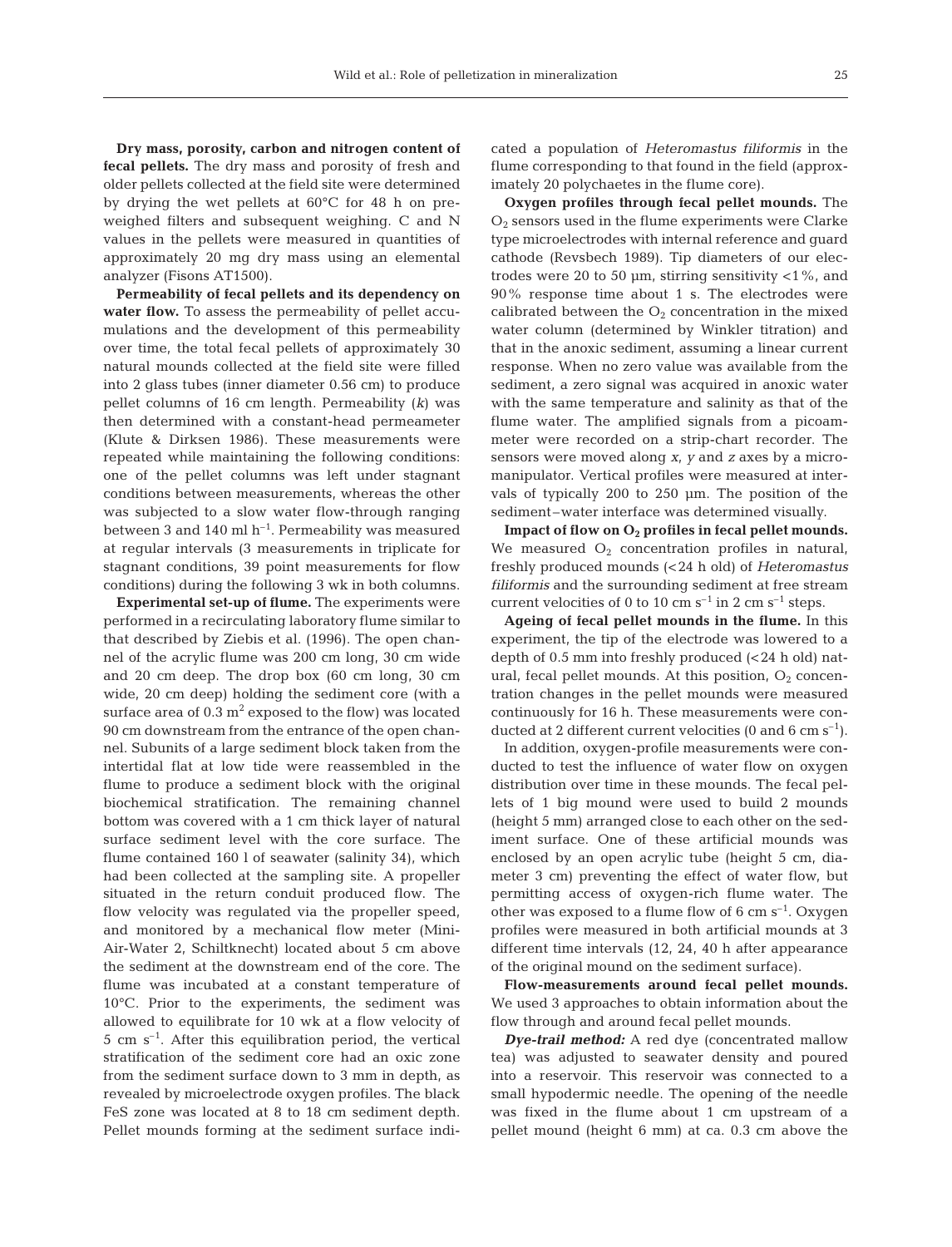sediment surface. The dye was then slowly released from the needle and carried along by the unidirectional flow in the flume. We recorded the pathway of the dye using a digital camera connected to a stereo lens.

*Potassium permanganate grain:* A small (≤1 mm)  $KMnO<sub>6</sub>$  grain was transferred carefully to the sediment surface in the flume. Immediately afterwards a pellet mound was constructed above the  $KMnO<sub>6</sub>$  grain by allowing freshly collected *Heteromastus filiformis* pellets to sink down and accumulate around the crystal. Then the flow was started and the free stream velocity was adjusted to 10 cm  $s^{-1}$ . We recorded the movement of the purple dye plume emerging from the pellet mound in the viscous sublayer on the downstream, middle part of the mound, by time lapse digital imaging.

*LDA measurements:* A laser Doppler anemometer  $(LDA)$  (DANTEC<sup>™</sup>) was used to quantify the horizontal flow velocity around the fecal pellet mound described above at a millimeter scale.

**Oxygen consumption of fecal pellets as a function of water flow.** Freshly collected pellets (<24 h old) from Sahlenburg were filled into 12 glass tubes with an inner diameter of 3 mm. Loose packing of the tubes with pellets was achieved by allowing the pellets to sink down to the bottom of the tube. The pellet containing tubes were sealed free of air bubbles with glass fiber wool and connected to Tygon™ tubing at both openings. A peristaltic pump at defined water flow rates ranging from 4 to 21 ml  $h^{-1}$  pumped airsaturated seawater (same salinity and temperature as the water at the sampling station) through these columns. Oxygen was measured up- and downstream of the columns by inserting optic oxygen microsensors (Presens™; for measuring principle see Klimant et al. 1995) into the flow directly above and beneath each column. The maximum  $O_2$  consumption of the pellets was calculated from the  $O_2$  concentration differences between inflow and outflow measured 60 min after initiation of the flow. In total, 3 experiments, each with 3 to 4 pellet columns, were conducted. Table 2 shows the flow rate applied to each column. At the end of each experiment, the pellets of each pellet column were analyzed for dry mass, carbon and nitrogen content.

To assess oxygen consumption under stagnant conditions, freshly collected pellets of 15 mounds were incubated separately in 10 ml Winkler bottles with ambient seawater in the dark. Pellet  $O_2$  consumption rates were calculated from the oxygen concentration change in the bottles over time. Likewise, replicate aliquots  $(n = 5)$  of ambient seawater, oxidized surface sediment (0 to 2 cm sediment depth) and reduced black sediment (>10 cm sediment depth) were incu-

|  |  |  |  |                                                         |  |  | Table 2. <i>Heteromastus filiformis</i> . Summary of the flow-through |
|--|--|--|--|---------------------------------------------------------|--|--|-----------------------------------------------------------------------|
|  |  |  |  | column experiments with freshly collected fecal pellets |  |  |                                                                       |

| Column         | Column length (cm) | Flow rate $(cm h^{-1})$ |
|----------------|--------------------|-------------------------|
| 1              | 19.0               | 34                      |
| $\overline{2}$ | 18.0               | 37                      |
| 3              | 14.0               | 12                      |
| $\overline{4}$ | 14.5               | 17                      |
| 5              | 13.2               | control                 |
| 6              | 12.0               | 68                      |
| 7              | 13.0               | 59                      |
| 8              | 15.0               | 75                      |
| 9              | 14.8               | 28                      |
| 10             | 14.4               | 16                      |
| 11             | 15.3               | 15                      |
| 12             | 16.8               | 14                      |

bated, and their  $O_2$  consumption rates were measured. After incubation, the dry mass of the pellets and sediments was assessed by drying the material on preweighed GF/F filters for 48 h at 40°C. Oxygen consumption rates of the pellets were calculated as  $\mu$ mol  $O_2$  (q dry mass)<sup>-1</sup> h<sup>-1</sup>.

**Changes in carbon and nitrogen contents of fecal pellets and surface sediment exposed to water flow.** To quantify the effect of flow on the degradation rate of fecal pellets and non-pelletized surface sediment, the changes in carbon and nitrogen content of fecal pellets and surface sediment samples was measured in relation to the flow velocity of the boundary layer. In a first experimental run, pellets of 10 freshly produced fecal pellet mounds were combined, mixed and rebuilt in the flume as 12 equal mounds of a shape and height similar to naturally occurring mounds. Half of these mounds were isolated from the boundary layer flow (flume free flow velocity 6 cm  $s^{-1}$ ) by enclosing the mounds within the center of open, vertical, acrylic tubes (height 6 cm, diameter 4 cm) pushed 1 cm into the sediment. In a second experiment, also conducted with sediment sampled at the Sahlenburg site, another 4 acrylic cylinders were pushed vertically into the sediment in places without pellet accumulations in order to assess the effect of boundary layer flow on the decomposition rates of the sediment. This sediment core had lower C and N contents and a higher C:N ratio in the surface layer than the core used for the first experiment with pellets (Table 1). In both experiments, the flume water was free of particulate matter. At regular intervals, pellets from inside and outside the acrylic cylinders (first experiment) or samples of the surface sediment (<0.5 cm depth, second experiment) were collected. All samples were dried, and their dry mass measured and subsequently analyzed for C and N content. The results were related to the pellet/ sediment dry mass.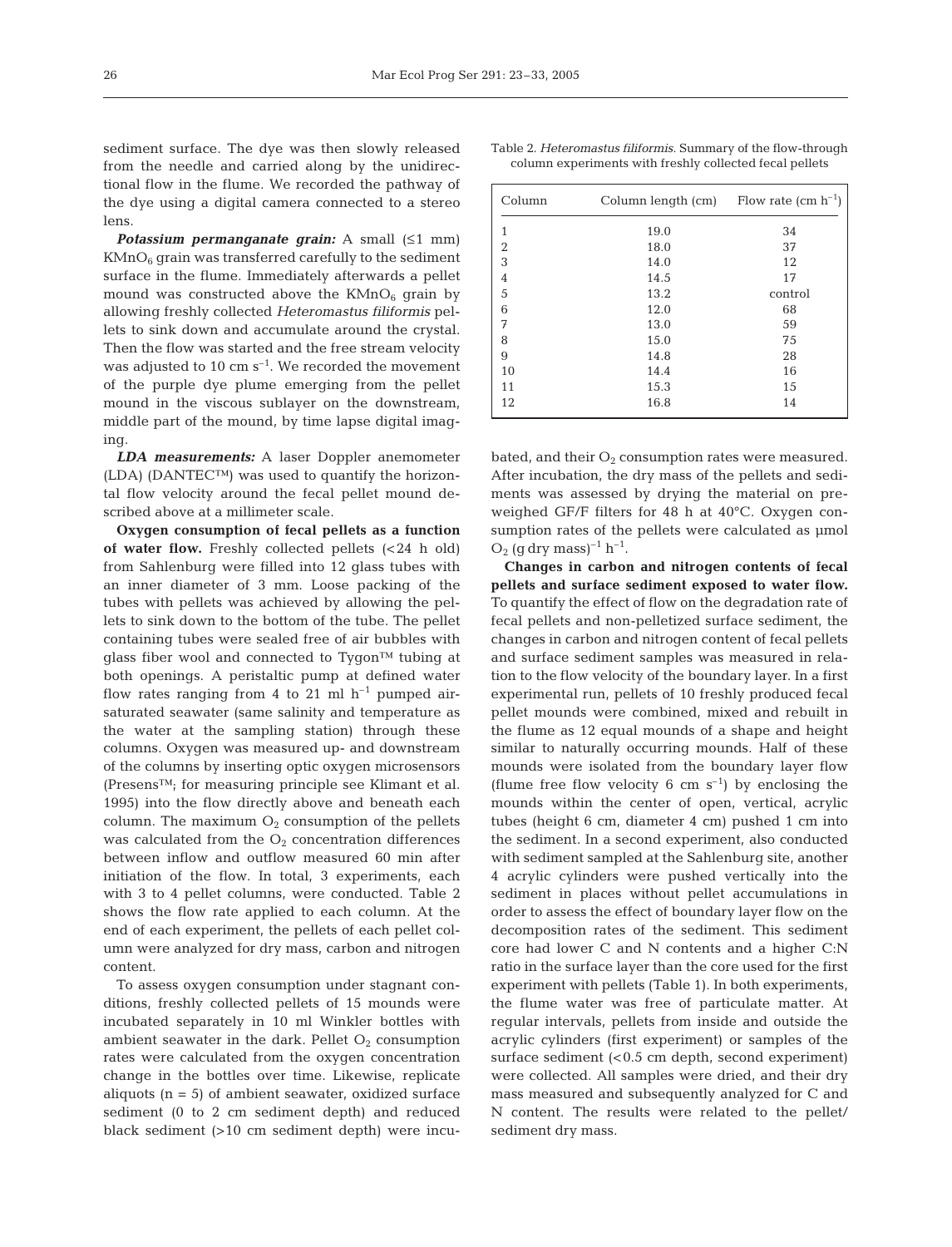## **RESULTS**

# **Natural abundance and production of** *Heteromastus filiformis* **fecal pellet mounds**

**Field observations.** The abundance of *Heteromastus filiformis* pellet mounds at low tide at Sahlenburg flat was 76  $\pm$  20 (n = 16) mounds m<sup>-2</sup> sediment surface. More than 80% of all mounds counted had collapsed into grayish pellet accumulations on the sediment surface (Fig. 1b). Each of these accumulations covered on average  $150 \text{ mm}^2$  of the sediment surface, whereas the cone-like shaped mounds (Fig. 1a) covered only about 40 mm2 each. The total fecal pellet coverage of the sediment surface was between 1 and 2%. The *H. filiformis* population at the study site produced  $15 \pm 9$  new mounds  $h^{-1}$  m<sup>-1</sup> sediment surface.

In general, the freshly produced pellet mounds were very loosely packed, and even weak tidal currents were able to destroy and convert them into flat pellet accumulations.

**Laboratory observations.** The sediment core in the flume contained a very active individual of *Heteromastus filiformis* that constructed 8 new mounds within a month. The average lifetime of these visible mounds (from production of the mounds until disintegration of the pellets) was about 3 wk. The deepest burrows of *H. filiformis* reached a depth of 14 cm.



Fig. 1. *Heteromastus filiformis*. (a) Freshly produced fecal pellet mound with recently released black pellets on top; (b) pellet accumulations on sediment surface at Sahlenburg; (c,d) detailed views of (c) fresh fecal pellets and (d) 2 wk old fecal pellets from the laboratory flume



Fig. 2. *Heteromastus filiformis.* Summary of permeability measurements for fecal pellets enclosed in glass columns under water flow and stagnant conditions

## **Permeability, porosity, carbon and nitrogen content of pellet accumulations**

The process of pelletization causes a higher permeability and porosity of the pelletized surface sediment compared to the surrounding sediment not covered with fecal pellets (Table 1). Porosity of the pellet accumulations on the sediment surface at Sahlenburg exceeded that of the surrounding surface sediment by a factor of 1.7. Permeability *k* of the sediment core in the flume was

 $6.05 \pm 0.32 \times 10^{-12}$  m<sup>2</sup> (n = 3). The permeability of pellet accumulations, measured in the columns filled with freshly collected pellets, was in the range of  $10^{-10}$   $\mathrm{m}^2$ ,  $2$  orders of magnitude higher. A time series of pellet accumulation permeability revealed that pellet accumulations maintain a relatively high permeability ( $k > 10^{-11}$  m<sup>2</sup>) for at least 15 d under stagnant flow conditions and for at least 22 d under the influence of flow (Fig. 2), demonstrating the relatively long durability of the compact *Heteromastus filiformis* fecal pellets (cf. Fig. 1c,d).

The pellet accumulations were also enriched in organic material. *Heteromastus filiformis* fecal pellets contained a 16-fold increased amount of organic carbon and a 7-fold increased amount of nitrogen compared to the bulk surface sediment. The resulting C:N ratio of 14.5 indicates that the organic material enclosed in the pellets is mostly refractory or of higher plant origin. Under stagnant conditions, an almost 10-fold increased  $O_2$  consumption of pellet accumulations was measured relative to the surrounding sediment (Table 1).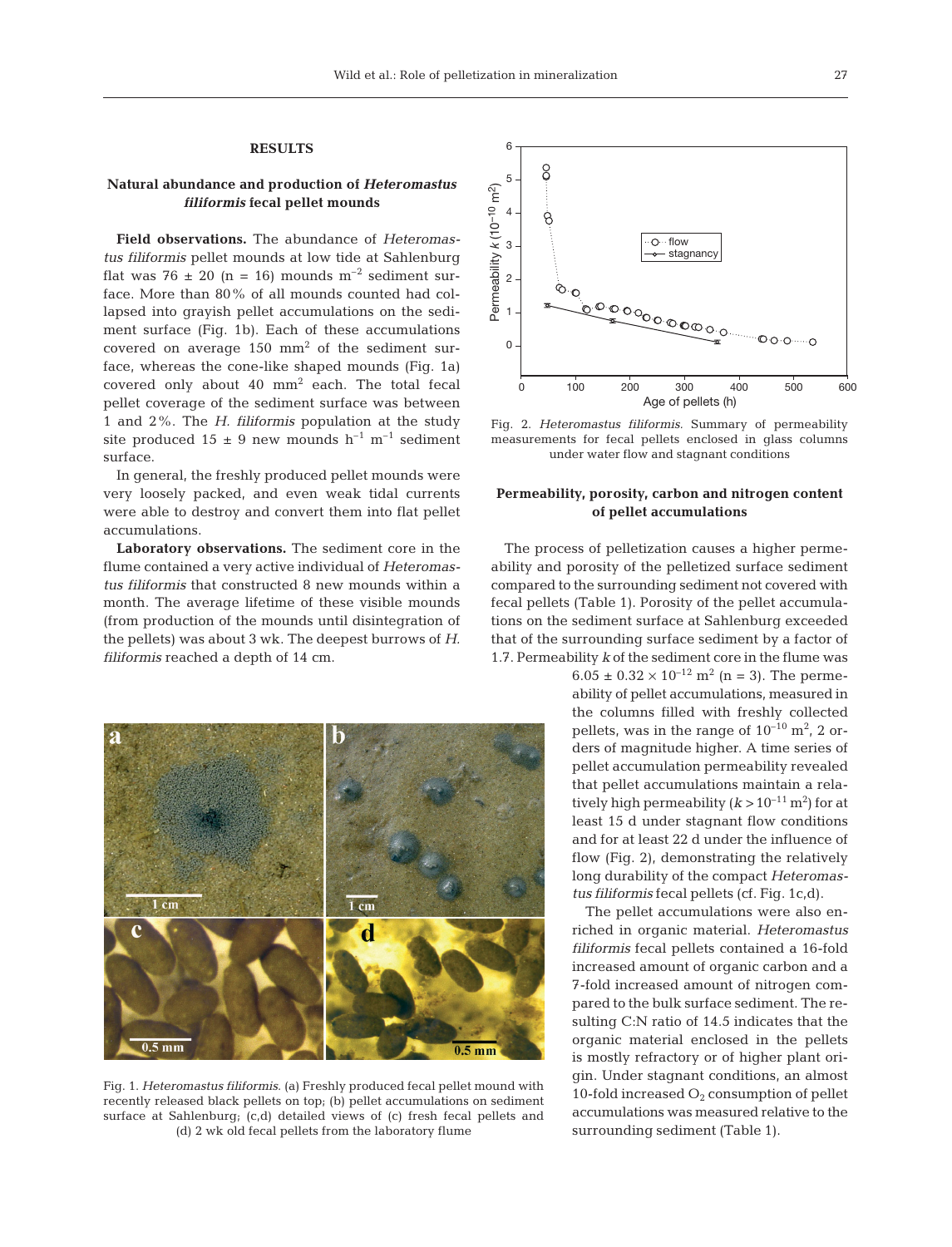## **Flow pattern at fecal pellet mounds**

Because of the relatively large pores and ensuing high permeability of the pellet accumulations, boundary flow can penetrate into and through the pellet mounds. The dye experiment with potassium permanganate showed that flow could penetrate the pellet mounds, causing the release of dye from the upper slope on the downstream side of the mound. The Laser Doppler Anemometer measurements showed a confined zone with relatively high, horizontal flow velocities at the upper downstream slope where the dyed fluid was released from the mound (Fig. 3a), however, the LDA could not measure the pore-water flow velocities. Velocity estimates using close-up videorecordings of the  $KMnO_6$  dye trails leaving the pores of the fecal pellet mound at a flume free-stream velocity of 100 mm  $s^{-1}$  indicated velocities of 1.3 to 2.3 mm  $s^{-1}$ of the fluid flowing from the pores of the mound.

# Distribution and penetration depth of  $O_2$  in pellet **mounds as a function of water flow**

Flow of water through fecal pellet mounds enhanced the  $O_2$  availability and  $O_2$  penetration depth in the mounds. The advective transport process led to an increase of  $O_2$  concentration in the mounds with increasing flow velocities (Fig. 4).  $O_2$  transport into the mounds could be recorded even at the lowest free-flow



Fig. 3. (a) Horizontal flow velocity component *(u)* measured with a laser Doppler anemometer close to *Heteromastus filiformis* fecal pellet mound; (b) flow patterns round fecal pellet mound visualized with dye-trail method



Fig. 4. *Heteromastus filiformis*. Oxygen profiles in a fresh fecal pellet mound measured at different flow velocities. Measurements were made on 3 natural mounds and results for all 3 mounds were very similar. Artificial mounds constructed of glass beads (500 µm) were used as controls for oxygen profile measurements during stagnant conditions and at water flow velocity of 10 cm  $s^{-1}$ : there was no difference in oxygen concentration as a function of depth of the artificial mound or flow rate

velocity of 2 cm  $s^{-1}$ , visible as a distinct change in the oxygen concentration gradient in the upper 0.5 mm of the pellet mound (Fig. 4). An oxygen minimum in the middle section of all profiles measured under flow might be the result of a back-flow developing in the

> wake of the pellet mound (Fig. 3b). These back-flows periodically directed water in a reversed flow direction against the middle section of the downstream slope; this may have reduced the pore-water flow through the middle layer of the mound.

> Under stagnant conditions, a steep and smooth  $O_2$  concentration gradient through the pellet mound developed, reflecting the effect of relatively slow diffusive transport of  $O_2$  into the mound (Fig. 4). The profiles showed minor fluctuations over time, probably caused by worm activity.

> The production of cone-shaped pellet mounds caused uneven  $O_2$  distribution in the pellet accumulations that differed from the  $O_2$  distribution in the surrounding sediment (Fig. 5). At a flow velocity of 6 cm  $s^{-1}$ , the microelectrode measurements showed a gradual decrease in  $O_2$  concentration in the pellet mound with increasing depth to a minimum of 167 µM (29% lower than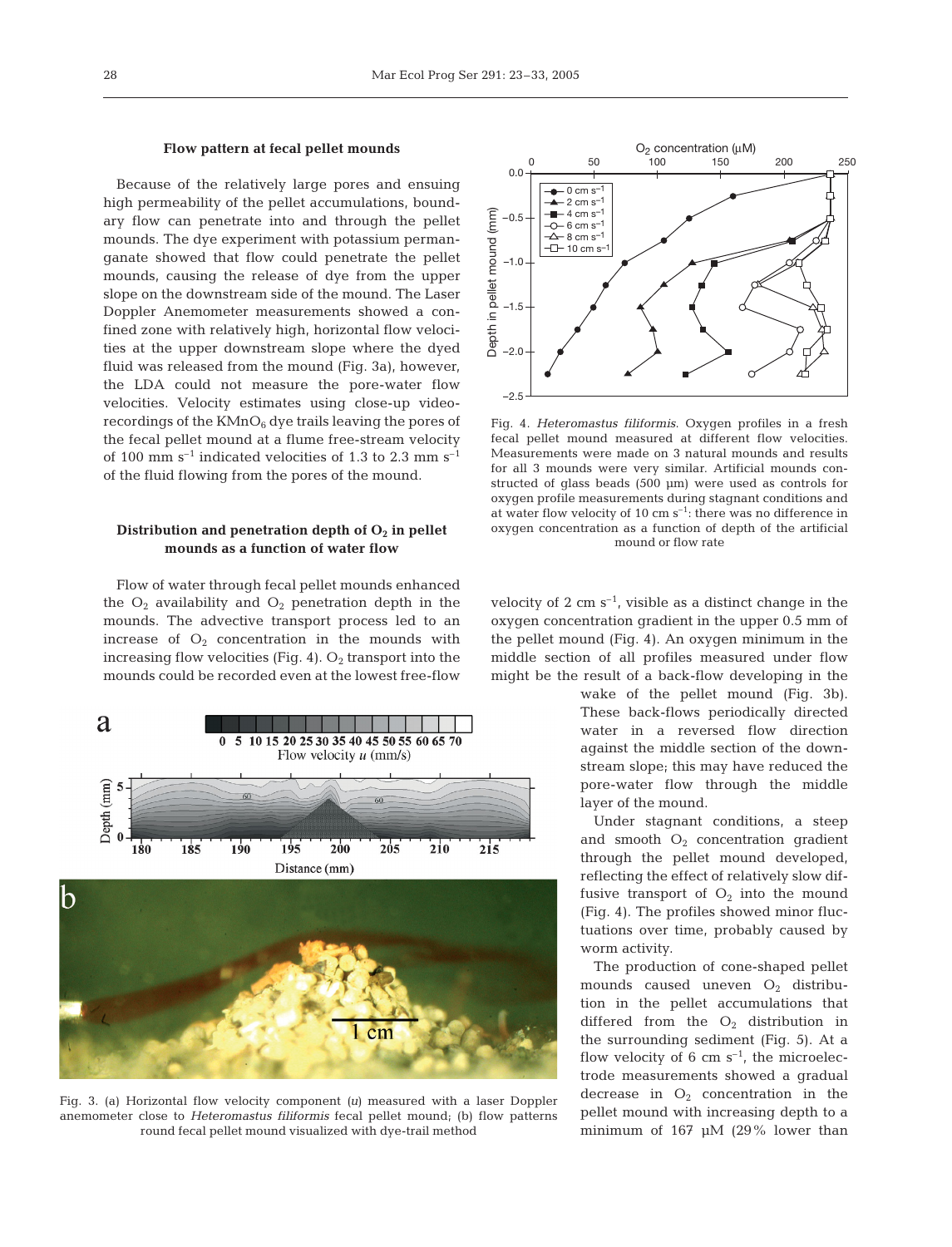

Fig. 5. *Heteromastus filiformis.* Oxygen profiles through a fresh fecal pellet mound and through surrounding sediment (distance  $<$  5 cm) at flow velocity of 6 cm s<sup>-1</sup>. Measurements were made on 3 natural mounds and surrounding sediments; results for all 3 mound/surrounding sediment samples were very similar

the  $O_2$  concentration in the seawater) at 1.5 mm into the mound, followed by an increase to 213 µM at 1.75 mm below the mound peak. In contrast, the  $O_2$ profiles in the surrounding sediment decreased continuously with increasing depth and reached 26 µM (71% decrease) at 2.25 mm sediment depth. In contrast, the  $O_2$  concentration in the pellet mound at this distance below the peak still reached 174 µM (26% decrease).

The shape of the  $O_2$  profile measured in the sediment (Fig. 5) indicates advective transport in the uppermost layer (1 to 2 mm), as no  $O_2$  concentration gradient was found in this depth range. This conclusion is supported by the permeability calculations, which estimated a sediment permeability of approximately  $10^{-12}$  m<sup>2</sup>, which is around the limit at which advective pore-water exchange can occur.

### **O2 distribution in fecal pellet mounds over time**

Fig. 6 shows the  $O<sub>2</sub>$  concentration over time in fecal pellet mounds exposed to flow or stagnant conditions. Under stagnant conditions, all  $O_2$  was consumed within 8 h and, further, no free  $O_2$  could be detected in the mound after 16 h. In contrast, at moderate free-flow velocity (6 cm  $s^{-1}$ ), the O<sub>2</sub> concentrations in the mound never fell below 30% of the seawater  $O_2$ concentration. Fig. 5 also indicates that a higher  $O_2$ concentration can be maintained over time in fecal pellet mounds than at comparative depths in the surrounding sediment.



Fig. 6. *Heteromastus filiformis.* Ageing of fresh fecal pellets (4 h old) at different flow velocities.  $O_2$  concentrations were measured at  $6 \text{ cm s}^{-1}$  and stagnant-flow conditions at a depth of 0.5 mm within a pellet mound

# **C and N degradation in fecal pellets and nonpelletized surface sediment**

A faster decrease in organic C and N content was measured in pellets subjected to flow than in pellets left under stagnant-flow conditions (Table 3). Under the influence of flow, 70% of the initial carbon and 68% of the initial nitrogen in the pellets were mineralized within 3 wk, whereas under stagnant conditions only 44 and 40% of the initial C and N were degraded. This corresponds to a >1.6-fold increased degradation rate for organic matter under flow compared to stagnant conditions. The degradation rate of fecal pellets is thus strongly dependent on the advective water flow through the pellet accumulations.

Table 3. *Heteromastus filiformis*. Decrease in C and N content of fecal pellets during ageing process and of non-pelletized sediment, both under flow and stagnant conditions, based on difference between first and last measured values. C and N contents are means  $\pm$  SD (mg  $d^{-1}$  dry mass). Sediment used for sediment incubation experiment had lower C and N contents than sediment used for pellet experiment (Table 1)

| Incubation             | n |                              | Flow $(6 \text{ cm s}^{-1})$  | Stagnancy                    |                               |  |  |
|------------------------|---|------------------------------|-------------------------------|------------------------------|-------------------------------|--|--|
| duration (h)           |   |                              |                               |                              |                               |  |  |
| <b>Pellet</b>          |   |                              |                               |                              |                               |  |  |
| 2                      | 2 | 43.4                         | 2.8                           | 43.4                         | 3.0                           |  |  |
| 168                    | 6 | $20.4 \pm 5.2$ $1.3 \pm 0.3$ |                               | $27.4 \pm 5.1$ $1.7 \pm 0.4$ |                               |  |  |
| 504                    | 6 | $13.0 + 2.6$ $0.9 + 0.2$     |                               | $24.2 \pm 3.7$ $1.8 \pm 0.3$ |                               |  |  |
| Decrease $(\% d^{-1})$ |   | 3.3                          | 3.2                           | 2.1                          | 1.9                           |  |  |
| <b>Sediment</b>        |   |                              |                               |                              |                               |  |  |
| $\Omega$               | 4 |                              | $1.7 \pm 0.4$ $0.09 \pm 0.02$ |                              | $1.7 \pm 0.4$ $0.09 \pm 0.02$ |  |  |
| 430                    | 3 |                              | $1.5 + 0.4$ $0.08 + 0.02$     |                              | $1.8 + 0.5$ 0.11 + 0.02       |  |  |
| Decrease $(\% d^{-1})$ |   | 0                            | $\Omega$                      |                              |                               |  |  |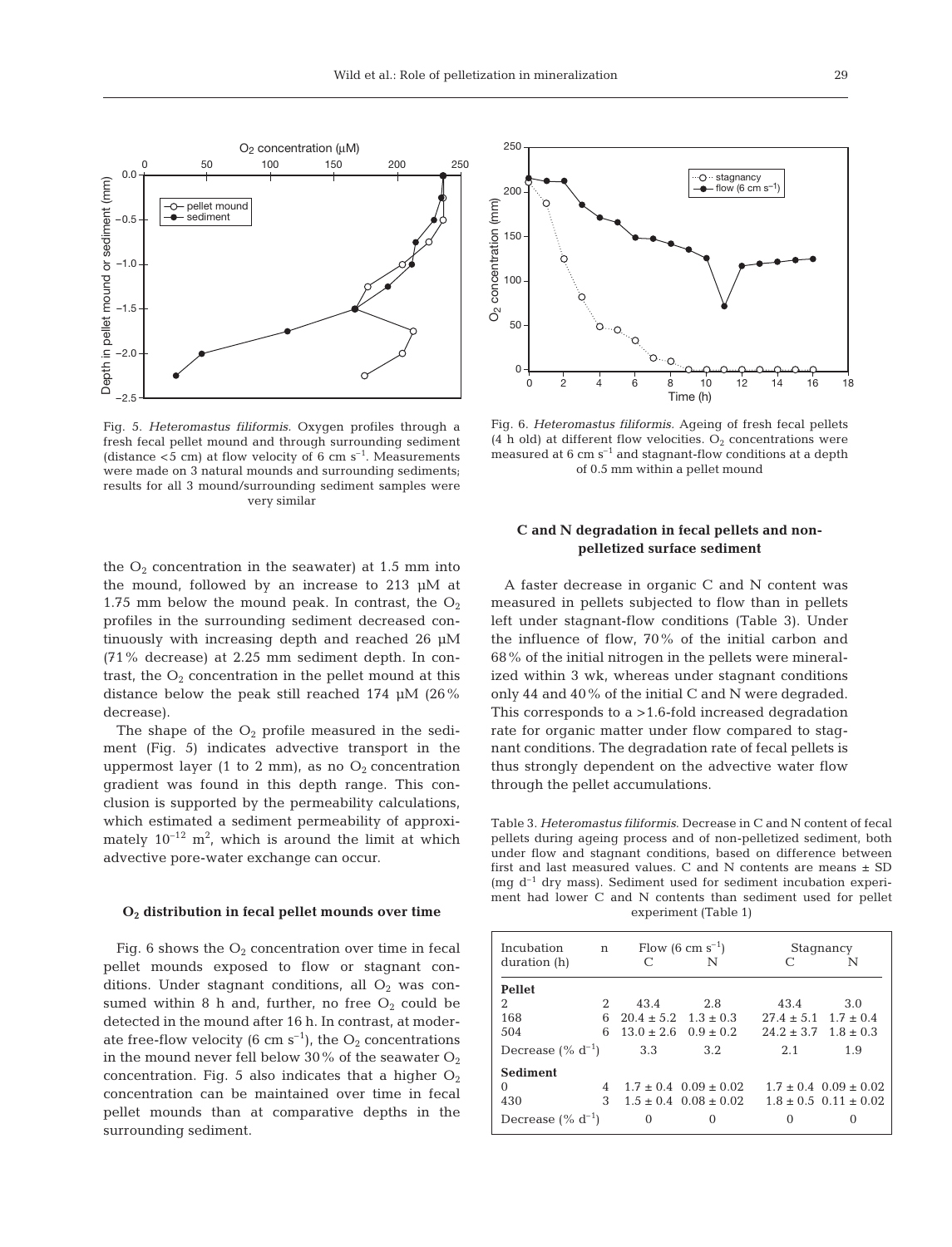In contrast, the carbon and nitrogen content in nonpelletized surface sediment from the same intertidal site stayed relatively constant during the 18 d incubation despite the fact that this sediment had a higher C:N ratio than the sediment core used for the experiment on C and N degradation of fecal pellets (Table 3). C and N contents of the surface sediment were slightly but not significantly reduced ( $p > 0.5$ , 2-tailed *t*-test) under flow conditions, but did not decrease under stagnant conditions.

#### **Impact of water flow on pellet-mound collapse**

Pelletization alters the physical characteristics of the sediment. Oxygen microprofiles measured at specific time intervals in pellet mounds exposed to stagnant or flowing water reflected not only the effect of advective transport on  $O_2$  penetration into the mounds but also the ageing and collapse of the mounds (Fig. 7). After deposition,  $O_2$  penetration depth into the mounds under stagnant or flow conditions decreased within 2 h by approximately 50%. This decrease continued in the mound exposed to flow. In contrast, within the mound in stagnant water, the  $O_2$  penetration depth remained fairly constant throughout the following 18 h.

The difference between the oxygen concentration profiles measured in the mounds in stagnant water and those in flowing water supports the finding that flow initiated advective pore-water flow in the pellet mounds. The first  $O_2$  profiles comparing the no-flow and flow situations show this effect of advection on  $O_2$ distribution most clearly (Fig. 7). While under stagnant conditions the profile depicts a steep concentration gradient below the sediment surface, reaching zero  $O_2$ 



Fig. 7. *Heteromastus filiformis*.  $O_2$  profiles in fecal pellet mounds at flow velocity of 6 cm  $s^{-1}$  and under stagnant flow conditions. Mound heights were 3 mm. Measurements were made 0, 2 and 20 h after the formation of fresh pellet mounds



Fig. 8. *Heteromastus filiformis*. O<sub>2</sub> uptake of fecal pellets as a function of flow velocity in the flow-through column experiments.  $O_2$  uptake under stagnant conditions was measured using pellet incubations in Winkler bottles; error bars = SD of 15 replicates. Linear regression is included to demonstrate increase within the measured range of pore water velocities; however, uptake of oxygen by the pellets must reach an upper limit due to the finite amount of bacteria and organic matter and the increase thus reaches a maximum and levels off at some pore water velocity

at 5 mm depth, boundary flow caused relatively even  $O<sub>2</sub>$  distribution in the upper 4 to 5 mm in the mounds exposed to flow. Below that depth, a steep decline in  $O<sub>2</sub>$  concentration reveals the lack of advection. After a relatively short time, the  $O_2$  penetration depth under flow conditions clearly decreased, indicating a fast collapse of the pellet mound and a change to flat pellet accumulations.

#### **O2 uptake of fecal pellets as a function of flow rate**

Fig. 8 shows the results of 11 flow-through column experiments and indicates that the  $O<sub>2</sub>$  uptake of incubated fecal pellets increases with increasing water flow through the columns. Compared with stagnant conditions, we found a clear increase in  $O<sub>2</sub>$  uptake at flow velocities higher than 28 cm  $h^{-1}$  or 8 ml  $h^{-1}$  (Fig. 8). A linear fit ( $\mathbb{R}^2$  = 0.84) applied to the range of flow rates investigated indicates an increase of approximately 100 µmol (q dry mass)<sup>-1</sup> d<sup>-1</sup> when the flow rate was increased from 10 to 20 ml  $h^{-1}$ . The flow velocity applied in the flow-through column experiments was between  $0.04$  and  $0.20$  mm s<sup>-1</sup>. We assume that the flow velocities applied in these experiments are similar to those naturally occurring in and downstream of pellet mounds, based on our measurements of 1.3 to 2.3 mm  $s^{-1}$  derived from velocity estimates of a KMnO<sub>6</sub> dye trail leaving a pellet mound).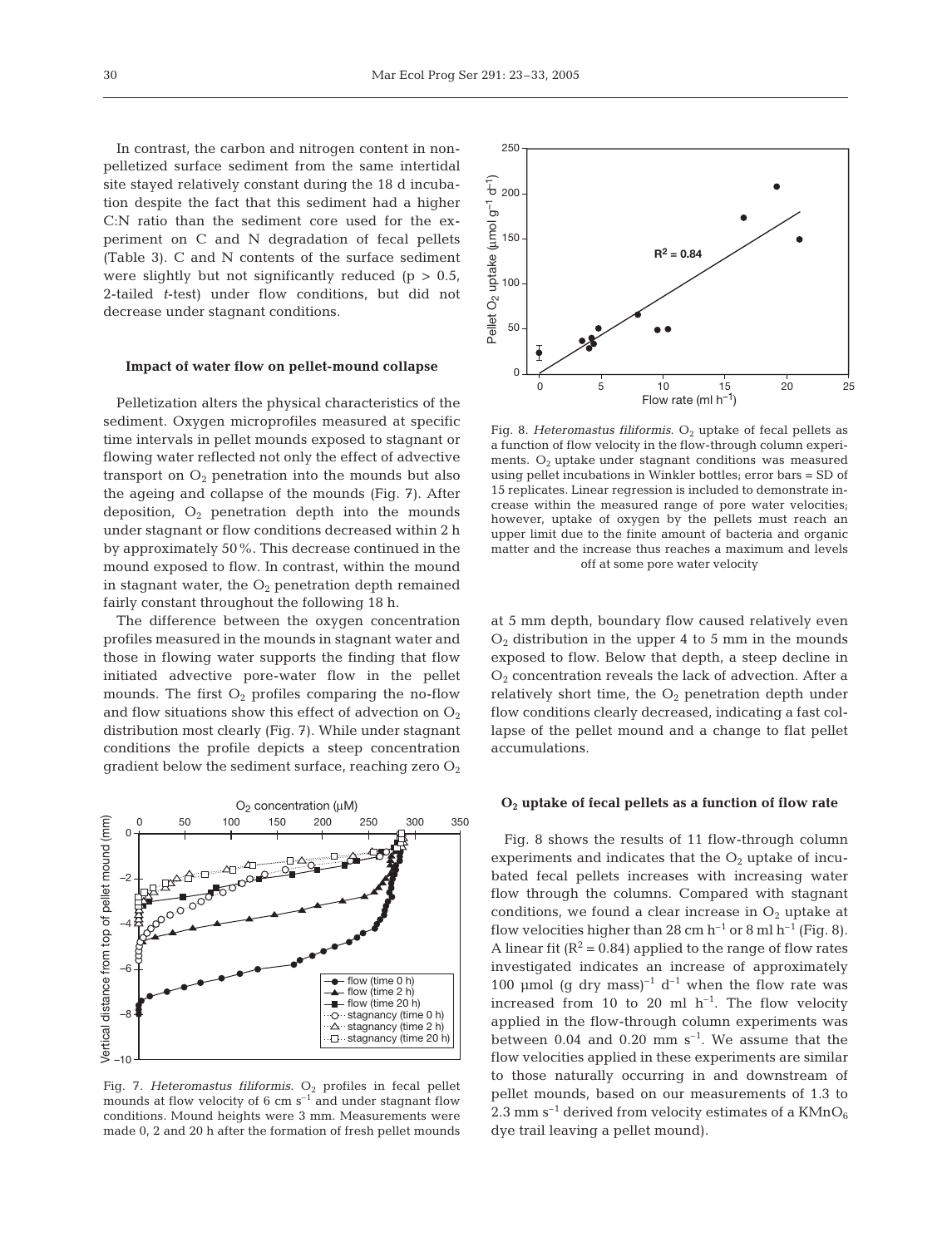| Parameter                           | Pelletized            | Non-pelletized  |  |  |
|-------------------------------------|-----------------------|-----------------|--|--|
| Permeability/grain size/porosity    | High                  | Low             |  |  |
| Main transport mechanism            | Advection             | Diffusion       |  |  |
| Boundary roughness                  | Yes                   | No              |  |  |
| Viscous sublayer                    | No                    | Yes             |  |  |
| Surface area for exchange processes | Large                 | Small           |  |  |
| Sediment flushing                   | Extensive             | Almost none     |  |  |
| Release of reduced substances       | Yes                   | No              |  |  |
| Oxygen penetration                  | Deep                  | Low             |  |  |
| Oxygen availability                 | High                  | Small           |  |  |
| Organic content                     | High                  | Low             |  |  |
| Organic quality                     | Refractory + reactive | Mostly reactive |  |  |
| Organic matter decomposition        | Efficient             | Less efficient  |  |  |
| Meiofauna                           | Abundant              | Little          |  |  |

Table 4. *Heteromastus filiformis*. Physico-chemical and biological properties of pellet accumulations on sediment surface and non-pelletized sediment surface

### **DISCUSSION**

# **Pellet production affecting characteristics of sediment surface**

Fecal pellets produced by the head-down depositfeeder *Heteromastus filiformis* influence physical parameters of the fine-grained Wadden Sea surface sediment that are important for sedimentary mineralization processes. Table 4 summarizes the main differences between pelletized and non-pelletized sediment surfaces. The permeability of pellet accumulations on the sediment surface was about 2 orders of magnitude higher and porosity increased by 30% compared to non-pelletized sediment surface. The measured permeabilities of pellet accumulations were so high that they were in the range of medium to coarse sands (Huettel & Gust 1992a, Ehrenhauß & Huettel 2004). Thus, organism–sediment interaction also seems to control the permeability of muddy sediments, in addition to influencing the texture and porosity, as described by Rhoads & Young (1970), Rhoads & Cande (1971) and Rhoads et al. (1975).

Our study also showed that pellet accumulations maintain a high permeability ( $k > 10^{-11}$  m<sup>2</sup>) for at least 15 d under stagnant-flow conditions and at least 22 d under the influence of flow (Fig. 3), the difference probably being caused by the removal of fine pellet debris by the flow. A relatively long persistence was also reported for copepod pellets; however, there are also pellets that disintegrate within hours, such as those of holothurians (Conde et al. 1991). The durability of *Heteromastus filiformis* pellets facilitates the formation of pellet accumulations on the surface of fine-grained marine sea beds. For example, Neira & Hopner (1993) reported an uncompacted high porosity layer of pelletal origin in their study area, Jadebusen Bay. The 'secondary permeability' of the surface layer of fine sediments caused by the massive deposition

of pellets (Huettel & Gust 1992b) may affect the sediment erosion threshold and particle deposition, and permit advective transport processes in the pelletized surface layer.

## **Consequences for transport of water and O2 into surface sediment**

Impermeable sediments are usually dominated by diffusive transport, whereas permeable sediments are dominated by advective transport of water and solutes through them. (Huettel & Webster 2001). Surface topography created by fecal pellet mounds causes

advective pore-water exchange in the permeable beds (Huettel & Gust 1992b, Ziebis et al. 1996).

 $O<sub>2</sub>$  concentration and  $O<sub>2</sub>$  penetration depth increased in the pellet accumulations relative to the surrounding sediment (Fig. 5) and directly depended on the flow rate (Fig. 4). Our flow visualization showed that water flows penetrated the pellet accumulations and transported oxygen into the fecal pellet mounds, increasing the concentrations relative to those recorded under stagnant conditions (Fig. 7). Oxygen penetration depth and the penetration depth difference between flow and stagnant conditions decreased with increasing age (Fig. 7) of the pellet mounds, reflecting the effect of a decrease in permeability due to the degradation of the pellets.

#### **Consequences for organic matter degradation**

Carbon and nitrogen components are more rapidly degraded in pellet accumulations compared to the surrounding sediment; this may result from a higher degradability of the organic matter enclosed in the pellets and an intensified supply of oxygen. The latter explains the faster degradation in pellet accumulations under the influence of flow (Table 3). The flow enhances the supply with electron acceptors, while removing metabolic end products that could retard or inhibit the microbial decomposition process. Advective transport of  $O_2$  into the sediment thereby also enhances nitrification (Huettel et al. 1998).

Under flow conditions, the  $O_2$  concentration in fecal pellet accumulations increased after 12 h (Fig. 6), indicating that chemical and biological oxidation processes in the pellets had passed their maximum and that  $O_2$  supply exceeded its consumption. Thus, oxidation and remineralization of the reduced fecal pellet material strongly depend on the boundary-layer flow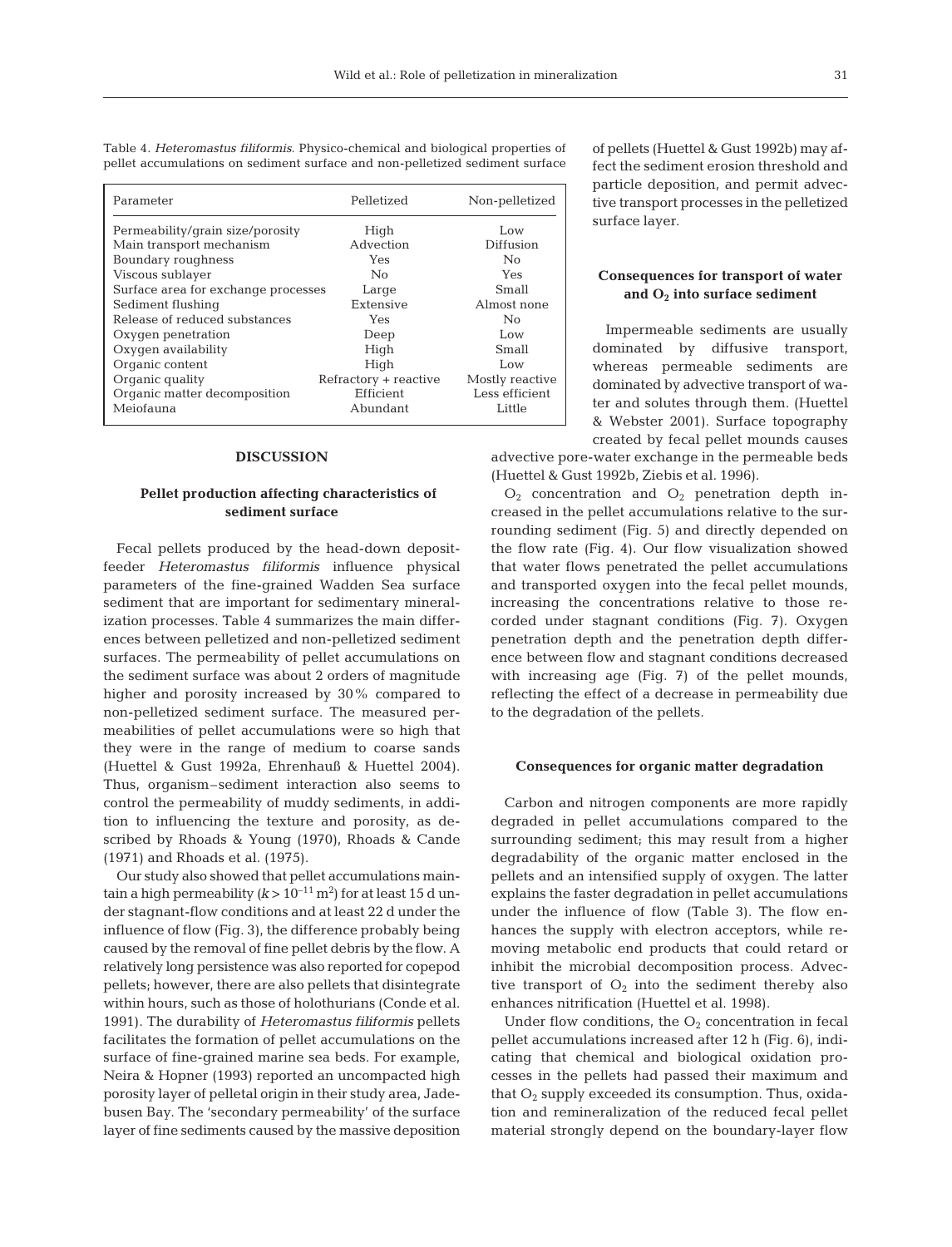velocity. The flow-through column experiments (Fig. 8) confirm this result, showing that the  $O<sub>2</sub>$  consumption of fecal pellets increased with increasing percolation rate. Large microbial populations, detected on the surface of fecal pellets (Reimers 1982, Mattingly 1988), may contribute to the aerobic degradation of organic matter enclosed in fecal pellets.

#### **What kind of organic matter is degraded?**

Clough & Lopez (1993) surmised that *Heteromastus filiformis* uses detritus, benthic algae and bacteria as food source, but that its C retention efficiencies are very low, i.e. only 4% for detritus. This may be due to the refractory character of the ingested food, and explains the relatively high organic content of the pellets. *H. filiformis* seems to exclusively feed on C sources stored in anoxic and sulfidic sediments that are not utilized by other deposit-feeding organisms (Clough & Lopez 1993). The advective supply of  $O<sub>2</sub>$  to this refractory material deposited in fecal pellets at the sediment surface provides a mechanism for the degradation of this relatively inert material  $(C: N \text{ ratio} = 14)$ to 15). Pelletization may provide a mechanism for the breakup of refractory material derived from reduced sediment depths, and thus promote a more thorough mineralization of sedimentary organic matter. Pelletization may also counteract burial and sulfurization in reduced sediment layers, which can lead to a preservation of organic matter (Damste et al. 1998).

#### **Importance of pelletization for recycling of matter**

For the Jadebusen Bay, an area of the German North Sea coast which shows a similar tidal periodicity to our study area, it was found that *Heteromastus filiformis* reworks a sediment volume per year corresponding to a sediment layer of 6 cm thickness (Neira & Hopner 1993). Gillet & Gorman (2002) reported for the Loire estuary, France, that a dense community of *H. filiformis* transports a sediment layer of 12 cm each year to the surface. These findings, in combination with those of our study underline the importance of *H. filiformis* activity and pellet formation for the recycling of C and N. By selectively consuming organic matter in deeper sediment layers and pellet deposition in an oxic flow environment, the activity of *H. filiformis* enhances mineralization of this material.

Pelletization of the sediment surface by *Heteromastus filiformis* and other benthic organisms is a common phenomenon in coastal areas, and may be an important process for the oxidation of reduced compounds such as Fe<sup> $2+$ </sup> or Mn<sup>2+</sup>. Via pellets, these compounds reach the sediment surface without being oxidized or precipitated. At the sediment surface, these and other reduced compounds are oxidized and regenerated. Therefore, our  $O_2$  consumption rates of fecal pellets may also reflect the re-oxidation of reduced inorganic compounds.

At high pellet-production rates (high animal abundance), rapid accumulation of pellets may produce a thick pellet layer on the sediment. With pore spaces such as those in sand, these pellet layers can accommodate interstitial meiofauna organisms and trap particles from the water column through advective filtering. The associated bacteria and meiofauna convert the pellet layer into a biocatalytic filter. This catalytic filtration is supported by high enzymatic activity such as that found for copepod fecal pellets (Bochdansky et al. 1995).

Neira & Hopner (1994) discovered that in the presence of meiofauna 85% of the pellets were destroyed after 20 d while only 4% were lost in its absence. Meiofauna seems to be specialized for living within and from fecal pellets. The pelletized surface layer creates microenvironments for organisms like nematodes, ciliates, harpacticoid copepods and ostracods typically living in permeable sands. Rhoads & Young (1970) also suggested that the physical instability of fecal-rich sediment surfaces prevents the settlement of suspensionfeeding organisms. The pelletization of the surface layer of fine-grained Wadden Sea sediments may thus also alter the sedimentary community.

We observed at Sahlenburg that *Heteromastus filiformis* fecal pellets are easily resuspended. This may be facilitated through their small size and relatively low density. Resuspension and transport of fecal pellets was also found by Rhoads & Young (1970) and Taghon et al. (1984). This may further lead to increased  $O_2$  availability at the pellet surface and faster degradation.

In many estuarine, coastal and shelf regions, areas occur where the surface sediment is composed of fecal pellets (Risk & Moffat 1977, Minoura & Osaka 1992, Bode et al. 1998). The results of this study suggest that in such areas the mineralization of organic matter is enhanced by pelletization, which causes a secondary permeability of the sediment surface, permitting rapid advective exchange and efficient decomposition. This mechanism confirms the established assumption that sediment–organism interactions can have a strong influence on biogeochemical processes (e.g. Rhoads 1973, Aller & Yingst 1985).

*Acknowledgements.* We thank M. Alisch, S. Menger and L. Hönemann for assistance during sample collection, experimental set-up and subsequent analyses. We acknowledge 4 anonymous reviewers and P. Cook for improving the manuscript. This work was funded by the Max Planck Society (MPG), Germany.